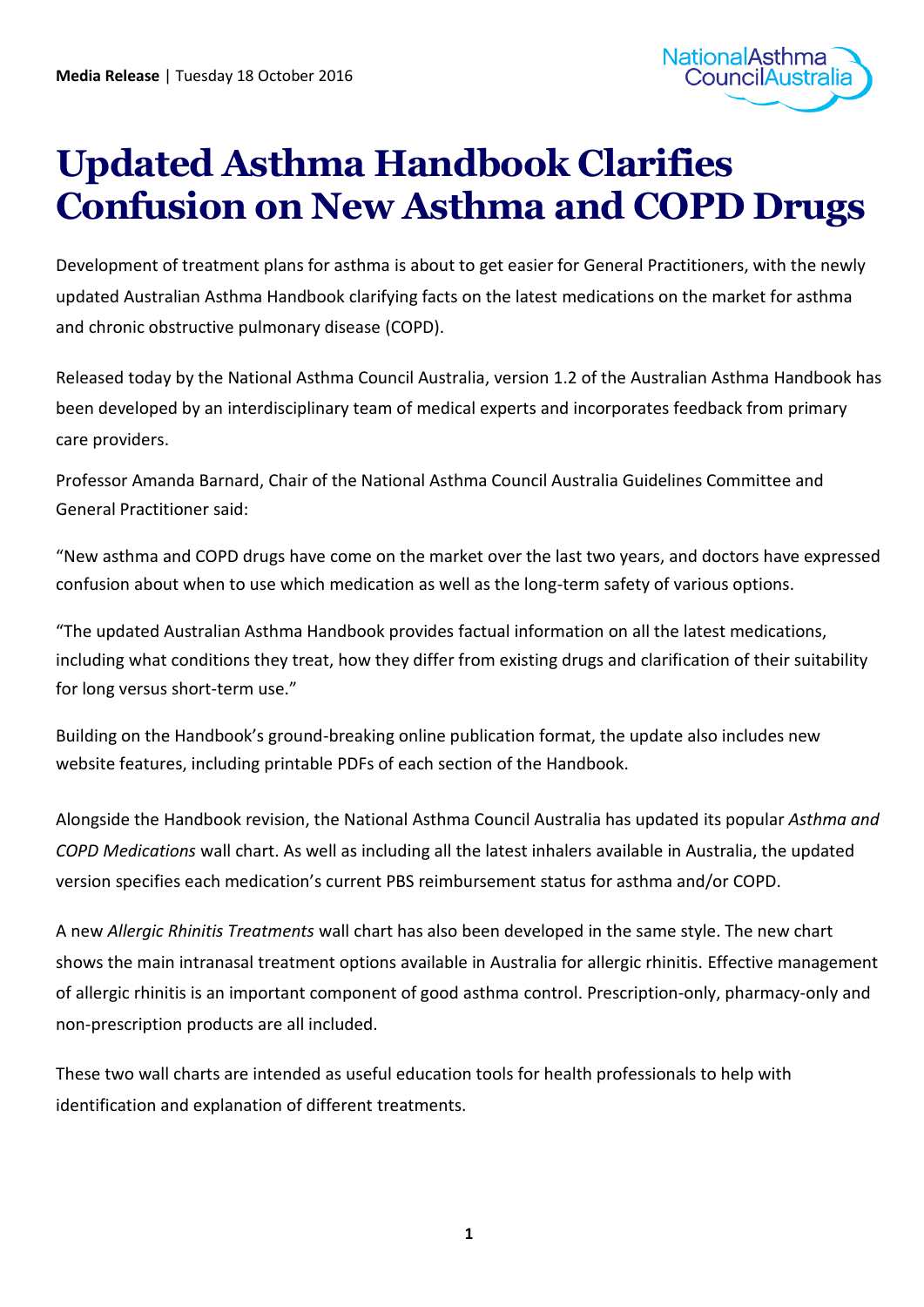

## **Highlights of the updated Australian Asthma Handbook (version 1.2):**

**1) Consensus advice against use of e-cigarettes**, recommending that people with asthma should be discouraged from using e-cigarettes, even for smoking cessation, until further evidence on the risks is available.

**2) Clarification of rationale for long-term use of low-dose inhaled corticosteroids**, emphasising that this is the recommended treatment for most adults with asthma and aims to reduce risk of flare-ups, even if day-to-day symptoms are infrequent.

**3) Evidence-based advice on the roles and uses of new add-on treatment options**, including mepolizumab, omalizumab and tiotropium, plus new specific allergen immunotherapy preparations

**4) Update of inhaler technique and spacer priming advice** to reflect the Asthma Council's recent information paper on this topic, noting that most patients do not use inhaler devices correctly, providing guidance on how to improve patient technique, and introducing a new table to help clarify which spacers require priming before first use.

**5) Increased emphasis on written asthma action plans**, highlighting the central recommendation that every adult and child with asthma should have a personalised written asthma action plan

PDF copies of the *Asthma and COPD Medications* wall chart and *Allergic Rhinitis Treatments* wall chart are available at: [www.nationalasthma.org.au](http://www.nationalasthma.org.au/)

The updated *Australian Asthma Handbook version 1.2*, including a full list of amendments, is available at: [www.asthmahandbook.org.au.](http://www.asthmahandbook.org.au/) The corresponding Quick Reference Guide v1.2 is also downloadable as a PDF from the website. Please note that printed copies of this Guide will not be published.

The National Asthma Council Australia maintained strict editorial independence in developing these resources. The Handbook's revision was partially supported by unrestricted educational grants from sponsors AstraZeneca, Mundipharma and Novartis. Revision of the *Asthma and COPD Medications* chart was supported by AstraZeneca, Boehringer-Ingelheim, GlaxoSmithKline, Mundipharma and Novartis. Development of the *Allergic Rhinitis Treatments* chart was supported by Meda Pharmaceuticals.